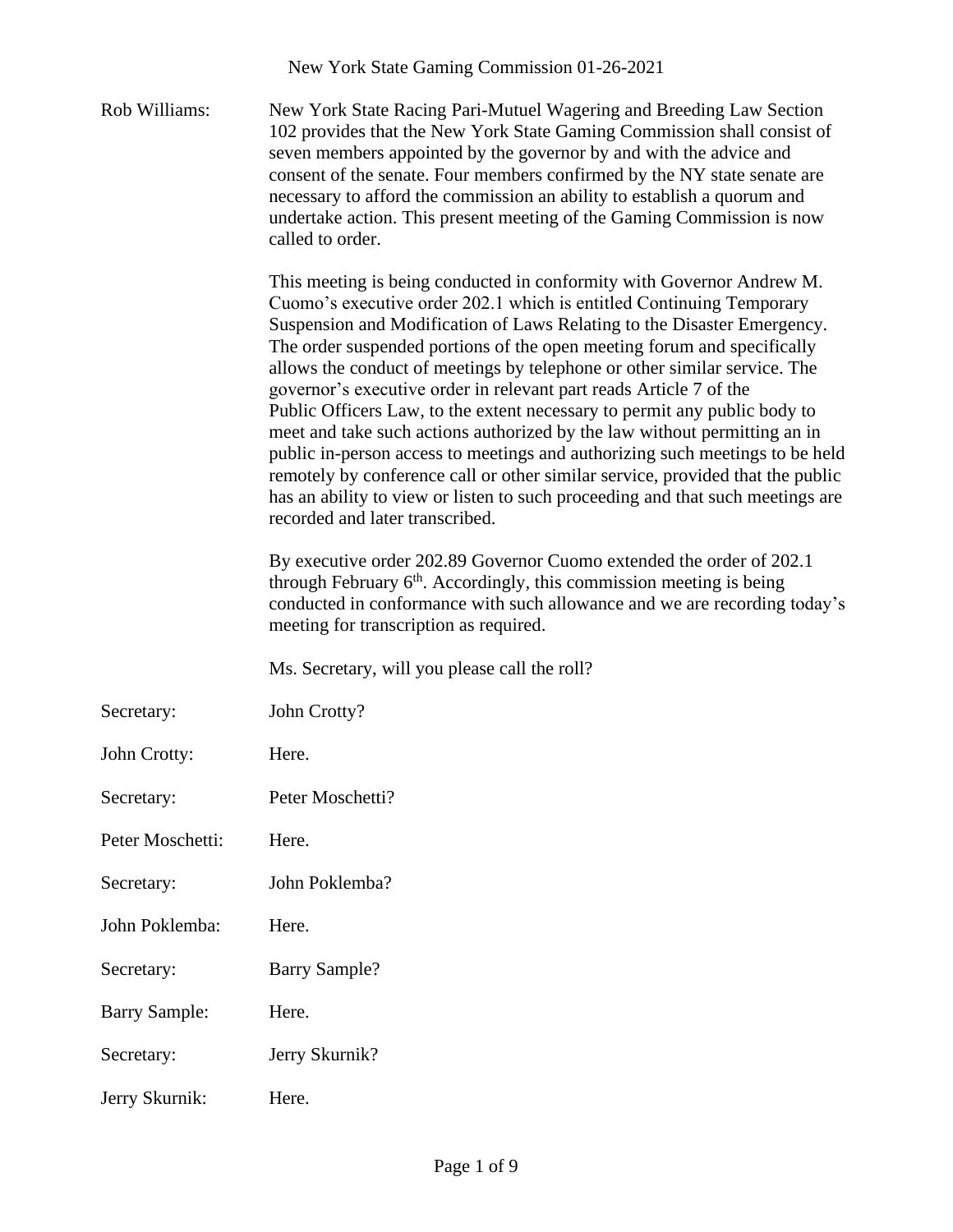|               | New York State Gaming Commission 01-26-2021                                                                                                                                                                                                                                                                                                                                                                                                                                                                                                                                                                                                                                              |
|---------------|------------------------------------------------------------------------------------------------------------------------------------------------------------------------------------------------------------------------------------------------------------------------------------------------------------------------------------------------------------------------------------------------------------------------------------------------------------------------------------------------------------------------------------------------------------------------------------------------------------------------------------------------------------------------------------------|
| Rob Williams: | Ms. Secretary, please have the record reflect that a quorum of qualified<br>members is present, thus enabling the transaction of business.                                                                                                                                                                                                                                                                                                                                                                                                                                                                                                                                               |
|               | Chairman Sample.                                                                                                                                                                                                                                                                                                                                                                                                                                                                                                                                                                                                                                                                         |
| Chairman:     | The first item on the agenda is consideration of minutes for the meeting of<br>November 30, 2020. The minutes of the commission meeting conducted on<br>November 30, 2020 have been provided to members in advance. At this time,<br>I'd like to ask the members if there are any edits, corrections or amendments?<br>Any comment? May I have a hearing then. May I have a motion to approve?                                                                                                                                                                                                                                                                                           |
| Unidentified: | So moved.                                                                                                                                                                                                                                                                                                                                                                                                                                                                                                                                                                                                                                                                                |
| Unidentified: | So moved.                                                                                                                                                                                                                                                                                                                                                                                                                                                                                                                                                                                                                                                                                |
| Chairman:     | Second?                                                                                                                                                                                                                                                                                                                                                                                                                                                                                                                                                                                                                                                                                  |
| Unidentified: | Second.                                                                                                                                                                                                                                                                                                                                                                                                                                                                                                                                                                                                                                                                                  |
| Chairman:     | Ms. Secretary, please let the record reflect that the minutes were accepted.                                                                                                                                                                                                                                                                                                                                                                                                                                                                                                                                                                                                             |
|               | Rulemaking. New York State Racing Pari-Mutuel Wagering and Breeding<br>Law Section 104.19 authorizes the Commission to promulgate rules and<br>regulations that it deems necessary to carry out its responsibilities. In that<br>regard the commission will from time-to-time promulgate rules and rules<br>amendments pursuant to he State Administrative Procedure Act. Today we<br>have two rules for adoption. Rob, can you outline the first item?                                                                                                                                                                                                                                  |
| Rob Williams: | Certainly. For Commission consideration is the adoption of a rule making that<br>would explicitly authorize the supervised use of veterinary technicians at<br>New York racetracks. The purpose of these proposals is to make more<br>feasible for horse persons and racetracks to provided appropriate veterinary<br>care by permitting the use of supervised veterinary technicians. These<br>proposals would create a specific license category for veterinary technicians<br>and would apply to such personnel the same licensing and restrictions for<br>recordkeeping, horse ownership, the possession and disposal of needles and<br>drugs as currently applied to veterinarians. |
|               | Additionally, Commission approval for employment by racetrack would<br>apply as it presently does to veterinarians. The proposals would also require<br>that such personnel would act under the direction and general supervision of<br>a licensed veterinarian. Veterinary technicians is a regulated profession<br>subject to professional state education department licensing requirements<br>including continuing education and are competent to perform certain<br>functions at the direction and under the general supervision of a licensed<br>veterinarian.                                                                                                                     |
|               | The Commission had initially considered a similar proposal with upon<br>reflection was considered too narrow thus staff crafted a proposal intended to                                                                                                                                                                                                                                                                                                                                                                                                                                                                                                                                   |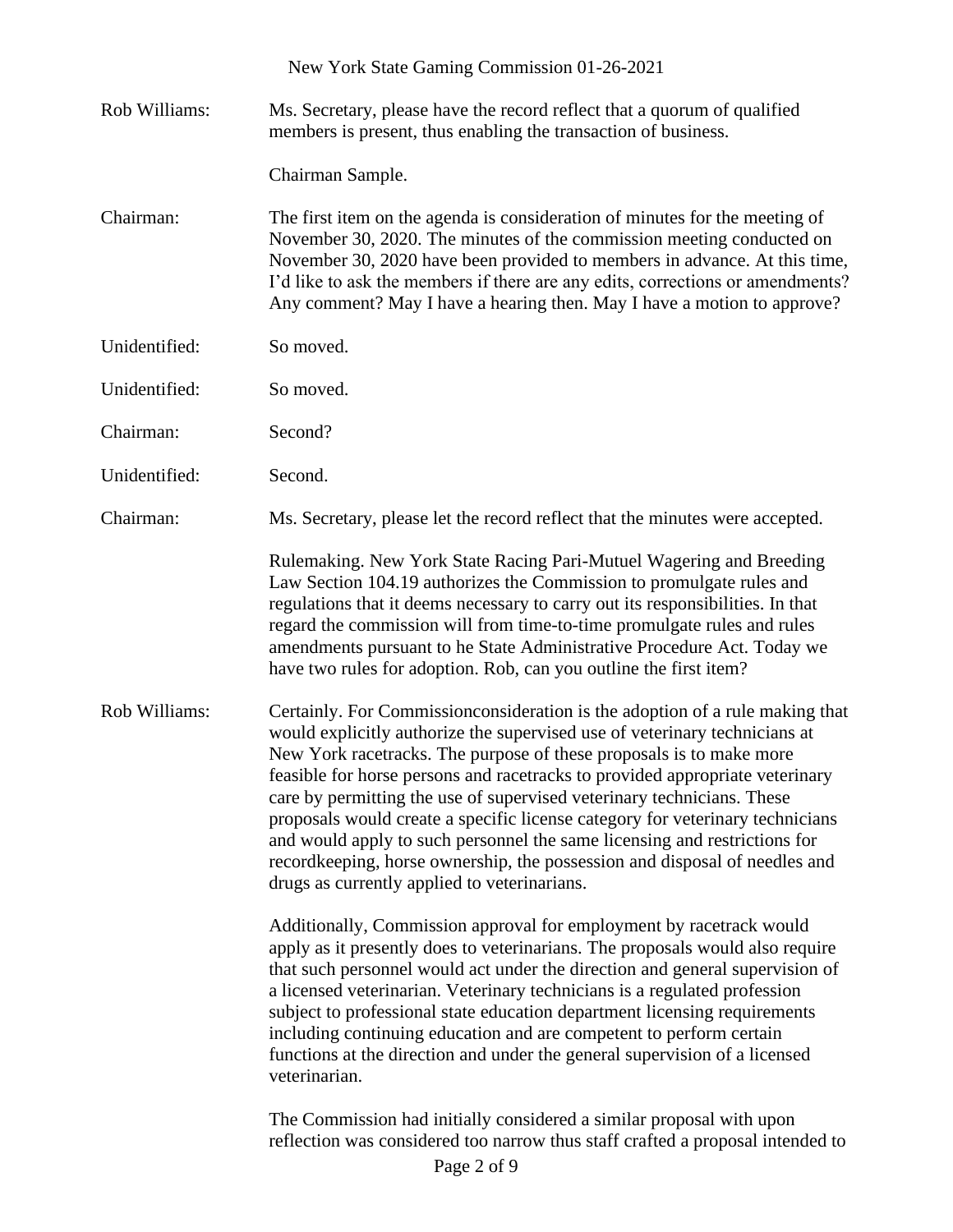accomplish the goal without unintended consequences. The revised language allows a veterinary technician employed by the Commission or the track who is taking biologic samples for regulatory testing to be under the general supervision of a veterinarian while eliminating the requirement that a veterinarian be on the same premise.

This proposal also makes stylistic changes to the applicable Commission rules. A notice of proposedrulemaking was published in the October  $28<sup>th</sup>$ , 2020 State Register meaning that the public comment period for the proposed rulemaking expired on December  $7<sup>th</sup>$ .

One timely comment was received fromthe President of the New York State Veterinary Medical Society who supported the proposal but recommended very strong guidelines for the supervision by anoff-premise veterinarian of veterinary technicians who are collecting biologic samples.

The comment raised concern that when a supervisor is not on the premises a veterinary technician might be influenced by persons who lack the competence of the supervising veterinarian. They suggested that the guidelines ensure the strict supervision that is vital to the best possible care of horses.

Staff believes that this rule does not endanger the health and welfare of horses that requires the supervising veterinarian be present on the racetrack for all activities of veterinary technicians except for the collection of biologic samples. Blood and hair samples are collected for regulatory purposes only and not for the treatment of horses. Persons who might be present during the sample collection are regulated third-parties who have not influence over sample collection.

Additionally, the rule requires that when the sample is being collected, a supervising veterinarian is available for consultation. The supervising veterinarian is responsible to ensure in advance that all veterinary technicians are trained and instructed appropriately on the safe collection of biologic samples.

Finally, when the samples are collected off-track, another rule of the Commission requires that blood samples be collected by a licensed veterinarian.

The New York Racing Association did a letter supporting the proposal although it was not within the public comment period.

Staff recommends that the Commission adopt this rulemaking.

Chairman: Commissioners, any questions on the adoption of a rule to expressly permit veterinary technicians to practice in horse racing veterinary technician? Any comment?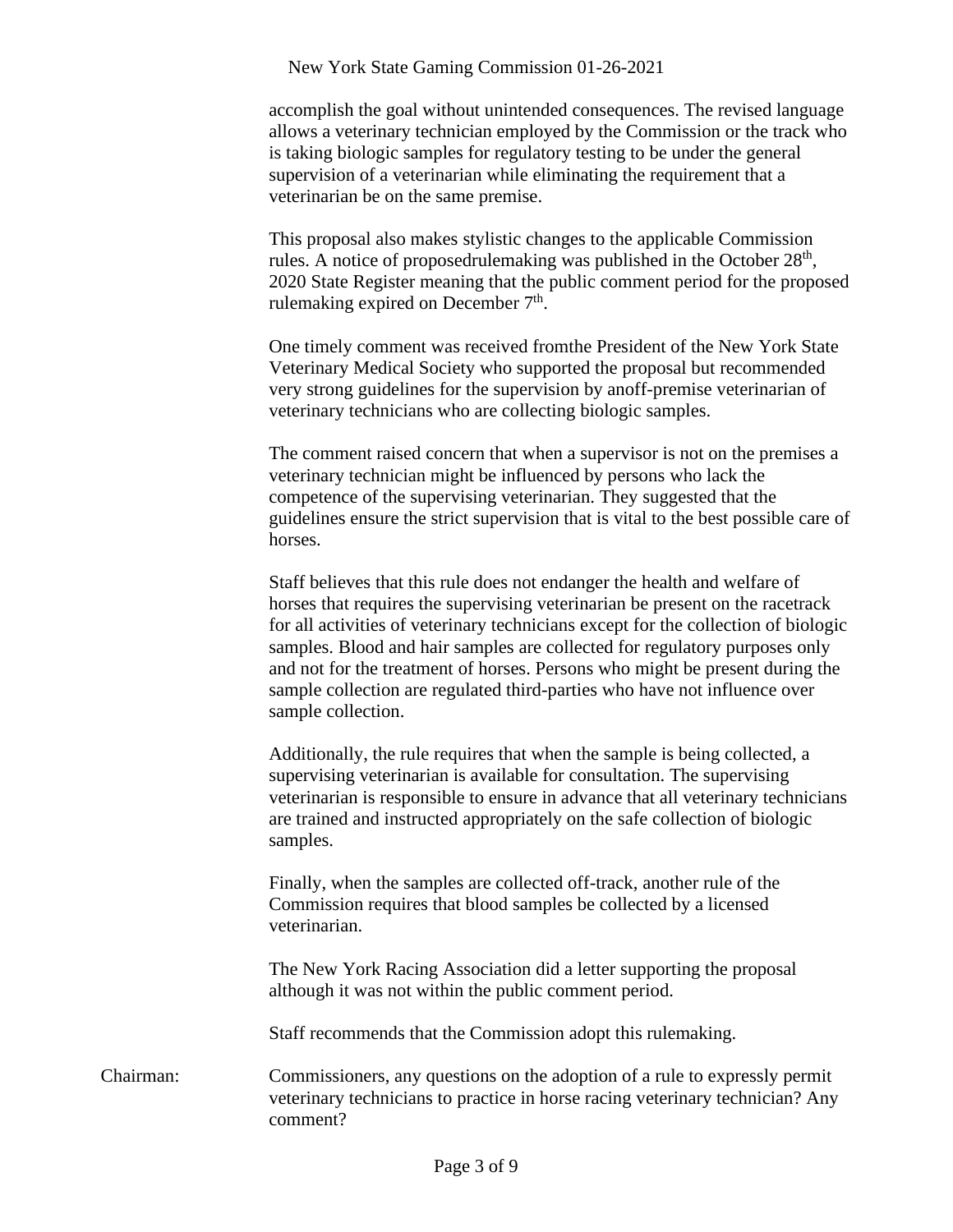May I have a motion to adopt this rule?

| Unidentified: | So moved.                                                                                                                                                                                                                                                                                                                                                                                                                                                                                                                                                                                                                                                                                                     |
|---------------|---------------------------------------------------------------------------------------------------------------------------------------------------------------------------------------------------------------------------------------------------------------------------------------------------------------------------------------------------------------------------------------------------------------------------------------------------------------------------------------------------------------------------------------------------------------------------------------------------------------------------------------------------------------------------------------------------------------|
| Chairman:     | Second?                                                                                                                                                                                                                                                                                                                                                                                                                                                                                                                                                                                                                                                                                                       |
| Unidentified: | Second.                                                                                                                                                                                                                                                                                                                                                                                                                                                                                                                                                                                                                                                                                                       |
| Chairman:     | Any discussion of the motion?                                                                                                                                                                                                                                                                                                                                                                                                                                                                                                                                                                                                                                                                                 |
|               | Hearing none, all in favor?                                                                                                                                                                                                                                                                                                                                                                                                                                                                                                                                                                                                                                                                                   |
| Commission:   | Aye. (in unison)                                                                                                                                                                                                                                                                                                                                                                                                                                                                                                                                                                                                                                                                                              |
| Chairman:     | Any opposed?                                                                                                                                                                                                                                                                                                                                                                                                                                                                                                                                                                                                                                                                                                  |
|               | No. Thank you. The motion carries. Next item, Rob.                                                                                                                                                                                                                                                                                                                                                                                                                                                                                                                                                                                                                                                            |
| Rob Williams: | For Commission consideration is the adoption of a rulemaking authorizing<br>the inclusion of instant lottery tickets to the existing lottery courier<br>regulations. Recall the lottery courier regulations previously advanced and<br>adopted did not include the allowance of instant tickets. Since the initial<br>adoption of the Commission's regulations several other states have followed<br>and approved the operation of courier sales including instant tickets. The rule<br>changes were designed to fit within and along the existing courier regulations.                                                                                                                                       |
|               | A notice of proposed rulemaking was published in the November 4th State<br>Register, meaning that the public comment period expired on January 4 <sup>th</sup> ,<br>2021.                                                                                                                                                                                                                                                                                                                                                                                                                                                                                                                                     |
|               | The first comment was received from Jackpocket, Inc. which is to date the<br>lone licensed lottery courier service in New York. Jackpocket generally<br>supported the expansion of permitted lottery games to include instant tickets<br>but suggested that the proposed requirements to provide a courier customer<br>with a scanned front and back of the purchased instant ticket be modified to<br>enable a courier service to simply provide the customer with an exemplar of<br>the ticket from which an instant game, along with a barcode or serial number<br>of the ticket purchased. Jackpocket asserted that there was no utility in<br>producing scanned images of each instant ticket purchased. |
|               | Staff disagrees. The regulations require a lottery courier service to deliver an<br>instant lottery ticket to the lottery courier customer for the customer to play<br>and claim any prize related to that ticket. Without producing a scan of the<br>actual ticket purchased on the customer's behalf, the customer would have no<br>assurance that the ticket delivered is the same ticket purchased and would not<br>know contemporaneous with the purchase whether a purchased ticket is<br>mutilated, tampered or otherwise not capable of being claimed for a prize.                                                                                                                                    |
|               | An instant ticket that is scratched before deliver to the customer might cause                                                                                                                                                                                                                                                                                                                                                                                                                                                                                                                                                                                                                                |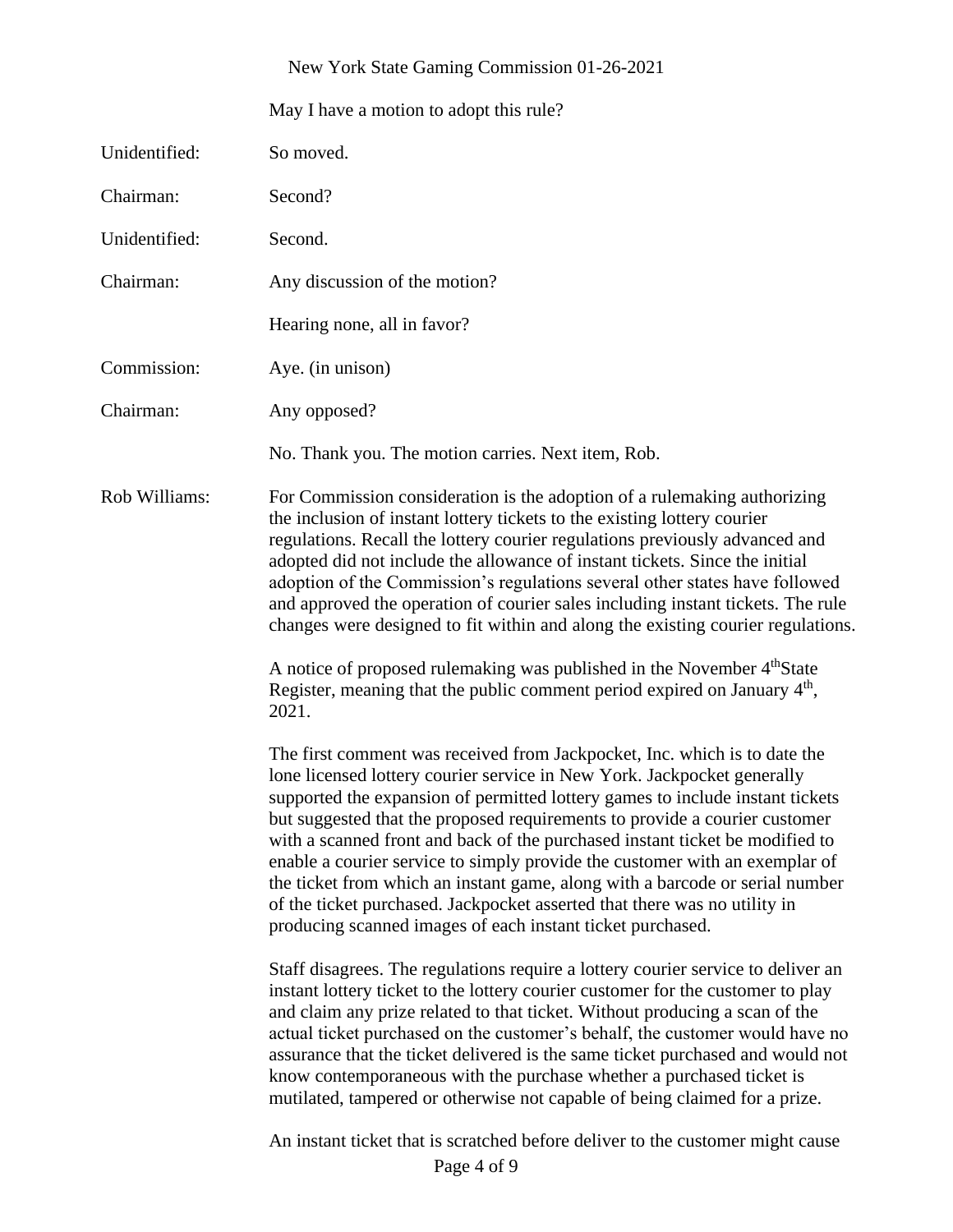the customer to believe that only non-prizewinning tickets are 00:10:03]. A scan of both the front and back of the instant ticket purchased would give the courier customer assurance that a valid unplayed ticket has been purchased on their behalf and that it is the same ticket that is delivered to the customer.

Jackpocket also raised concerns with the proposed rule language that requires a lottery courier service to destroy any ticket it purports to purchase on behalf of a customer but fails to timely complete the ticket transmission process. Jackpocket objected to this requirement and proposed that along with refunding the cost of the unprocessed ticket, a lottery courier service be permitted to provide the ticket to a customer who could still enjoy the ticket ordered.

Staff also disagrees. Current regulations require lottery courier service to process a ticket prior to a cutoff time before lottery drawing. If any lottery drawdeemed ticket is processed after a cutoff time, a ticket is invalid and ineligible to win a prize as a result of the related drawing.

The purpose of the cutoff is to ensure that all requirements are completed sufficiently in advance of the drawing in order to have a valid courier purchased ticket. Providing the invalid ticket to the customer would only serve to cause confusion if a customer then attempts to claim a prize with the ticket which would be rejected for failure to adhere to all courier regulatory requirements.

Staff disagrees that there would be any enjoyment for the customer to hold the ticket that cannot be redeemed for a prize. Rather the regulations provide that the ticket order that cannot be timely fulfilled is null and void.

The other comment received was from the New York Association of Convenience Stores or NYACS. NYACS objected to the proposal asserting that the Commission lacked clear statutory authority to license lottery courier services. They also questioned whether lottery sales agents should be indemnified against failures or omissions of a lottery courier service asserting that age verification requirements for lottery courier services are inadequate, complained about the lack of criminal penalties for a lottery courier services for transacting with minors and objected to the ability of a lottery courier services to charge a fee.

The staff disagrees. Staff notes that NYACS has made many of these comments during the initial lottery courier service rulemaking process. As noted in the staff response to a similar comment NYACS made at the time of the adoption of the initial lottery courier service rules, NY Tax Laws Section 1605E authorizes the Commission to license vendors associated with the lottery. This term is broadly sufficient to encompass potential lottery couriers.

With respect to lottery sales agent indemnification, staff believes that the required disclaimers of the Commission responsibility for lottery courier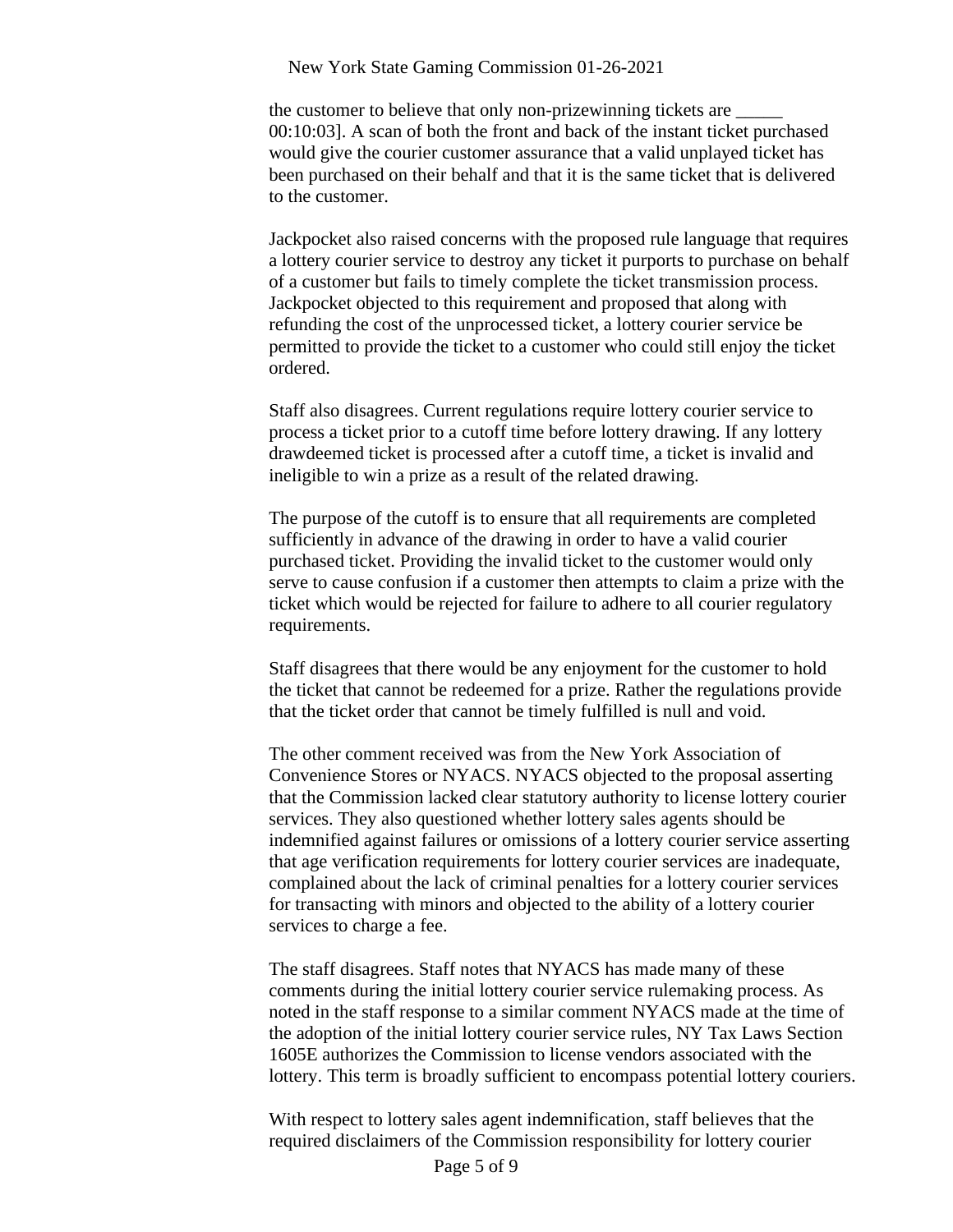| services acts and omissions are appropriate. Lottery sales agents are         |  |  |
|-------------------------------------------------------------------------------|--|--|
| continued to be accountable to the Commission through their sales agent       |  |  |
| agreements and applicable statutes and regulations for their acts and         |  |  |
| omissions. Any responsibilities or liabilities created by the interactions    |  |  |
| between a lottery sales agent and a lottery courier service would be governed |  |  |
| by applicable law and any agreements that may exist among them.               |  |  |

As noted in the staff response to a similar comment NYACS made at the time of the adoption of the initial courier services rules, current age verification technology is used routinely to reject transactions with minors in lottery conscription program, with horse racing account wagering and in interactive fantasy sports. All activities that the Commission already conducts or regulates. This topic is not affected by this rulemaking.

Also as noted in the staff response to NYACS' comment made at the time of the initial lottery courier rules adoption, the Commission lacks the power to provide for criminal sanctions through regulation.

Finally, in response the NYACS previous comments at the time of the initial lottery courier service rules, the explicit authorization of a courier's ability to charge a reasonable fee for acting as a lottery courier and agent for the customer is recognition of the effort and services that the licensed lottery courier would perform as its business. The regulatory requirement that such a fee be reasonable is a protection for the customer and for the public perception of the lottery.

Staff recommends that the Commission adopt this rulemaking.

Chairman: Commissioners, any questions on the adoption of a rule to allowing licensed lottery courier services to purchase and deliver lottery tickets to customers? Any comment, discussion?

Hearing none, may I have a motion on this rule?

Unidentified: So moved.

Chairman: Anybody second?

Unidentified: Second.

Chairman: Any discussion on the motion?

Hearing none, all in favor?

Commission: Aye. (in unison)

Chairman: Any opposed?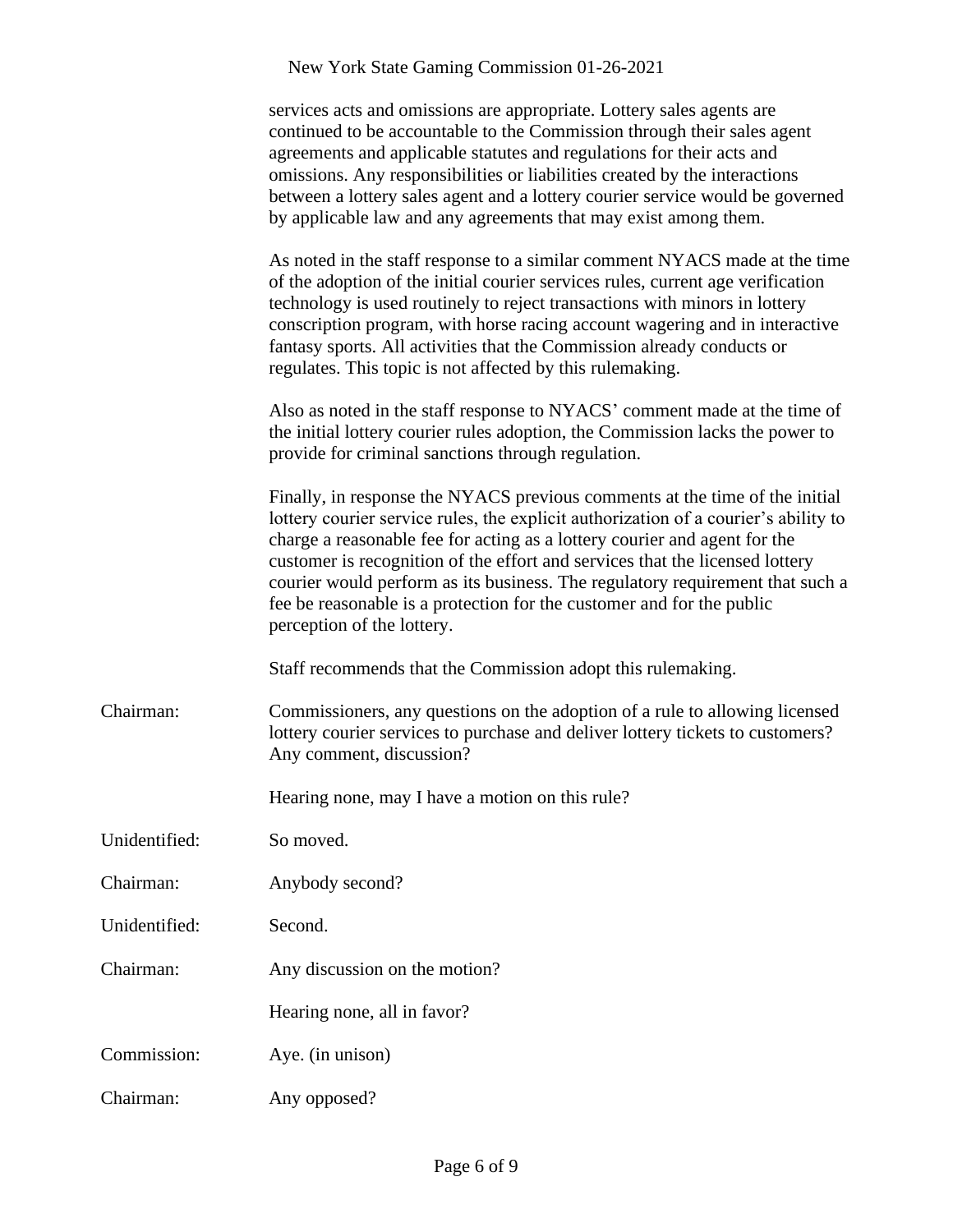|               | New York State Gaming Commission 01-26-2021                                                                                                                                                                                                                                                                                                                                                                                                                                                                        |
|---------------|--------------------------------------------------------------------------------------------------------------------------------------------------------------------------------------------------------------------------------------------------------------------------------------------------------------------------------------------------------------------------------------------------------------------------------------------------------------------------------------------------------------------|
|               | Hearing none, the motion carries. Next item on the agenda is adjudications.<br>Today we have three matters for adjudication. Rob.                                                                                                                                                                                                                                                                                                                                                                                  |
| Rob Williams: | On September $2nd$ , 2020 the Bureau of Licensing issued a notice of license<br>revocation and ordered the immediate temporary suspension of the lottery<br>sales agent license of Neal's Backyard, Inc. which is doing business as The<br>Cliffton on Maple Avenue in Patchogue.                                                                                                                                                                                                                                  |
|               | The notice informed Neal's that the suspension was for conduct prejudicial to<br>public confidence in the state lottery and because the licensee's character and<br>general fitness were such that the licensee's participation as a lottery sales<br>agent was inconsistent with the public interest. The notice of hearing alleged<br>that Neal's engaged in conduct that promoted violence and promoted illegal<br>gambling in connection with a pool at the location alleged to have been<br>illegal gambling. |
|               | Neal's has requested a hearing which was conducted on October 22 <sup>nd</sup> , 2020.<br>The hearing officer submitted a report to the Commission secretary on<br>November 23 <sup>rd</sup> recommending that the license be revoked.                                                                                                                                                                                                                                                                             |
|               | Post report issuance Neal's submitted objections by email asserting that the<br>pool results were determined by police reported discharges of firearms and<br>did not relate to people being shot. They also allege that the Commission's<br>counsel office failed to prove that the pool constituted illegal gambling.                                                                                                                                                                                            |
|               | Please note that on January $13th$ , 2021 Commission counsel's office withdrew<br>the allegation of promoting illegal gambling. The Commission considered<br>this matter at a meeting conducted pursuant to the judicial or quasi-judicial<br>proceeding exemption of New York Public Officer's Law Section 108.1.                                                                                                                                                                                                 |
| Chairman:     | The Commission duly deliberated and considered this matter and voted 5-0 to<br>remand it back to the hearing officer in recognition of the withdrawal of the<br>allegation of illegal gambling.                                                                                                                                                                                                                                                                                                                    |
|               | Next matter, Rob.                                                                                                                                                                                                                                                                                                                                                                                                                                                                                                  |
| Rob Williams: | On August $14th$ , 2020 the Bureau of Licensing issued a notice of license<br>suspension and ordered the immediate temporary suspension of a lottery sales<br>agent license of New Windsor Station, Inc. which is in New Windsor.                                                                                                                                                                                                                                                                                  |
|               | The notice informed New Windsor Station that the suspension was due to a<br>failure to remit funds due. A notice of hearing cited additional grounds for<br>suspension, namely failures by an agent to properly account for lottery tickets<br>and not making appropriate deposit of lottery revenues.                                                                                                                                                                                                             |
|               | New Windsor Station requested a hearing which was conducted on<br>September $24th$ , 2020. The hearing officer submitted a report to the<br>Commission secretary recommending that the license be revoked.                                                                                                                                                                                                                                                                                                         |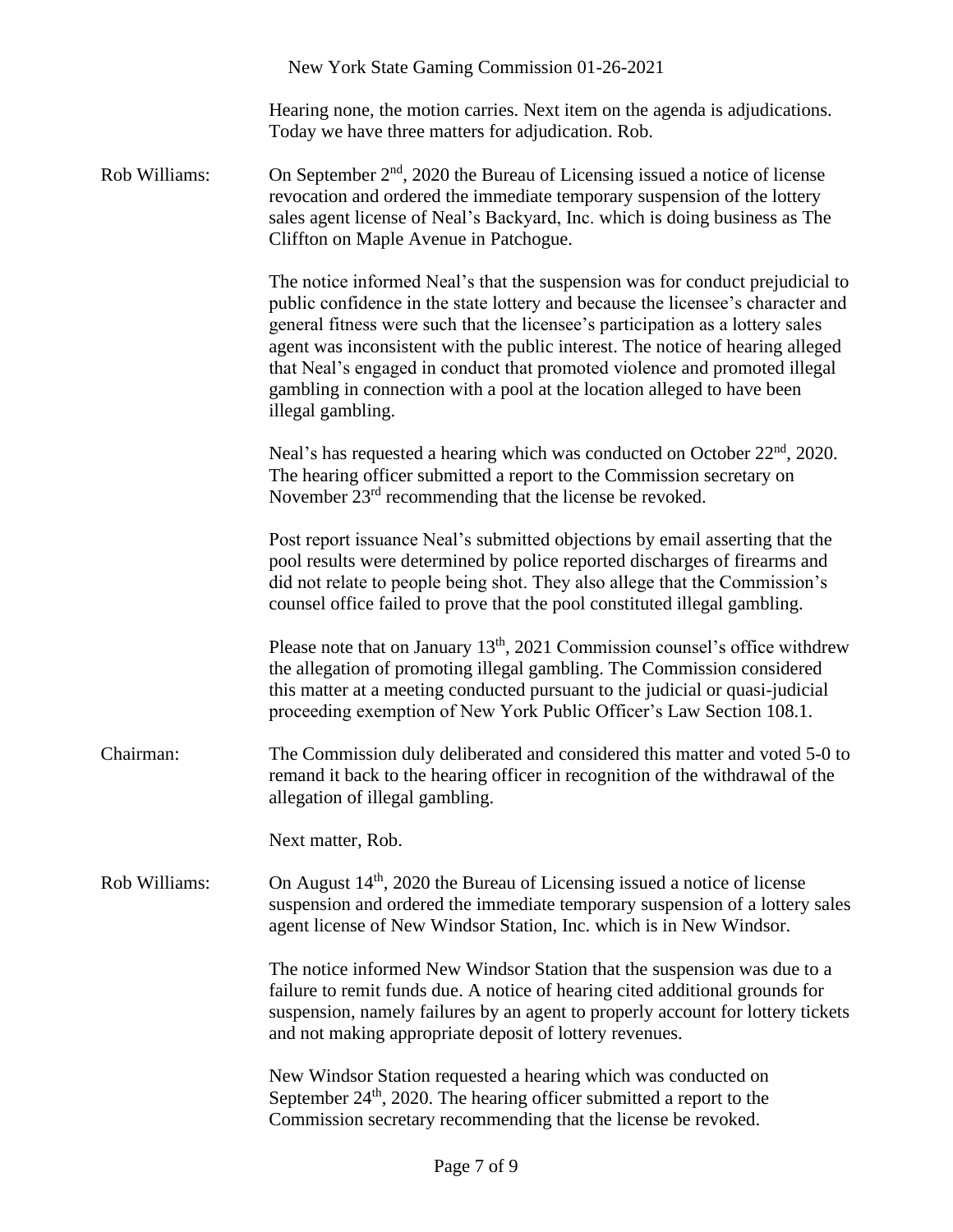|               | New York State Gaming Commission 01-26-2021                                                                                                                                                                                                                                                                                                                                                                                                                  |
|---------------|--------------------------------------------------------------------------------------------------------------------------------------------------------------------------------------------------------------------------------------------------------------------------------------------------------------------------------------------------------------------------------------------------------------------------------------------------------------|
|               | The Commission considered this matter at a meeting conducted pursuant to<br>the judicial or quasi-judicial proceeding exemption of New York Public<br>Officer's Law Section 108.1.                                                                                                                                                                                                                                                                           |
| Chairman:     | The Commission duly deliberated and considered this matter and determined<br>upon a vote of 5-0 to sustain the hearing officer's report and<br>recommendations.                                                                                                                                                                                                                                                                                              |
|               | Next matter_____ [00:19:07]. Rob?                                                                                                                                                                                                                                                                                                                                                                                                                            |
| Rob Williams: | Yes, sir. On February 20 <sup>th</sup> , 2020 the Bureau of Licensing denied Sam F.<br>Akree's application as a thoroughbred horse owner. The notice informed Mr.<br>Akree that the basis for the denial was his experience, character or general<br>fitness are such that his participation in racing or related activities would be<br>inconsistent with the public interests, convenience or necessity or with the<br>best interests of racing generally. |
|               | The denial is based on Mr. Akree's misdemeanor conviction in 1998 for<br>promoting gambling in the second degree which involved sports gambling.                                                                                                                                                                                                                                                                                                             |
|               | Mr. Akree requested a hearing which was conducted on November 20 <sup>th</sup> , 2020.<br>The hearing officer submitted a report to the Commission secretary<br>recommending that Mr. Akree's license be granted.                                                                                                                                                                                                                                            |
|               | The Commission considered this matter at a meeting conducted pursuant to<br>the judicial or quasi-judicial meetings proceedings exemption of New York<br>Public Officer's Law Section 108.1.                                                                                                                                                                                                                                                                 |
| Chairman:     | The Commission duly deliberated and considered this matter and determined<br>upon a vote of 3-2 to sustain the hearing officer's report and<br>recommendations.                                                                                                                                                                                                                                                                                              |
| Rob Williams: | Sir, could you read into the record who voted in the negative?                                                                                                                                                                                                                                                                                                                                                                                               |
| Chairman:     | The negative votes were Commissioner Poklemba and Commissioner Sample.                                                                                                                                                                                                                                                                                                                                                                                       |
| Rob Williams: | Thank you very much.                                                                                                                                                                                                                                                                                                                                                                                                                                         |
| Chairman:     | Next item on the agenda is old and new business. The old business we are<br>happy to report that it just arrived to us in the last 24 hours on the use of the<br>crop and commissioners will be spending time with that report and hope to<br>address the issue at our next meeting.                                                                                                                                                                         |
|               | The next item, does anybody have any new business? Nope?                                                                                                                                                                                                                                                                                                                                                                                                     |
|               | The next item on our agenda is adjournment. That concludes our published<br>agenda for today. And I would like to thank everyone for participating.                                                                                                                                                                                                                                                                                                          |